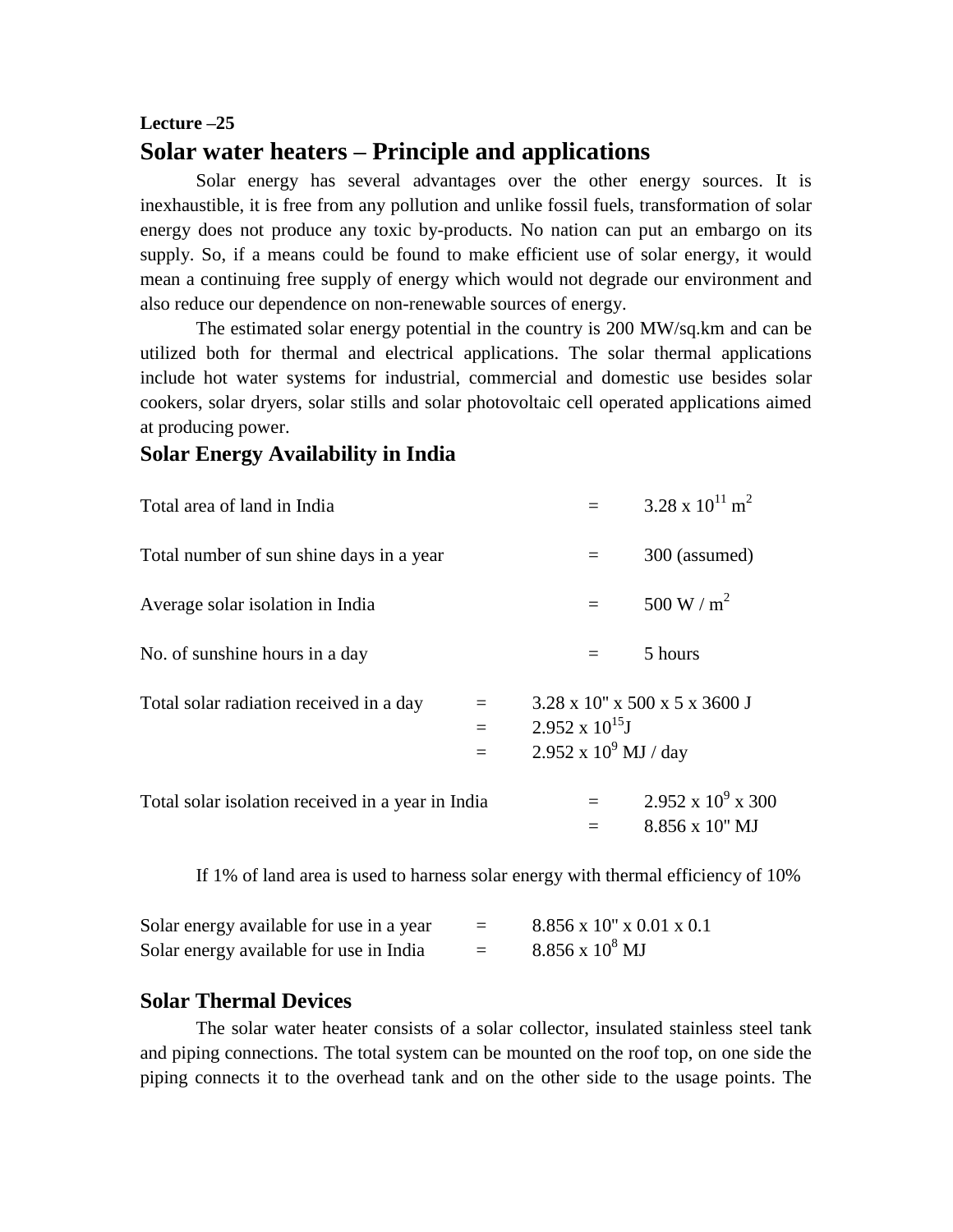smallest capacity available is 100 litres per day at  $60^{\circ}$ C temperature, suitable for a family of 4-6 members.

### **Solar water heater**

The solar water heating systems come with a solar collector of 25 sq. m area for solar tank of 100 litre capacity. It occupies an area of 35 sq. ft on the roof top. The water is loaded in the daytime and is stored in the storage tank for a period of 48 hours. This system can be connected to bathrooms and kitchen. Generally, the life of the system is about 15 years and it requires no maintenance.

 The collector is having 20 gauge G.I. corrugated sheet as absorber with 12 mm. G.I. pipes as heat exchanger laid in the corrugations of the sheet in serpent fashion. The absorber and the pipes are painted black and embedded in a wooden box insulated at the bottom and sides. The ends of the pipe are connected to the insulated storage drum which is kept just above the collector. The collector is kept on an angle iron stand such that the flat plate is at  $11^{\circ}$  slope facing south. Hot water temperature is 55 - 63 $^{\circ}$  C on a typical sunny day and heat loss due to over night storage is about 4 to  $8^{\circ}$ C.

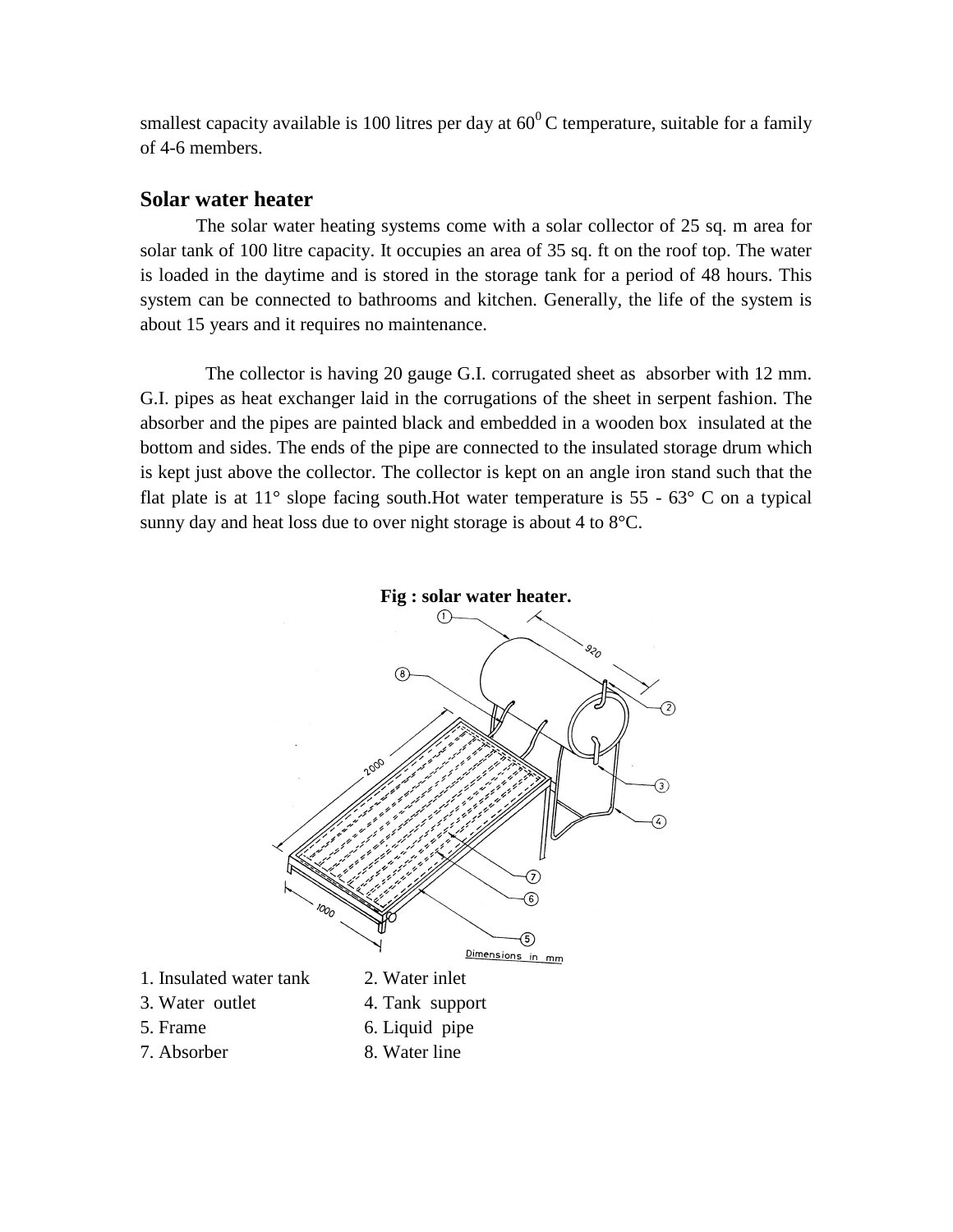A solar collector is a device designed to absorb incident solar radiation and to transfer the energy to a fluid passing in contact with it. Utilization of solar energy requires solar collectors. There are two general types - the flat-plate collector and the concentrating (focusing) collector.

Solar collectors may be classified according to their collecting characteristics, the way in which they are mounted and the type of transfer fluid they employ.

(1) C*ollecting characteristics:* A non-concentrating or 'flat-plate' collector is one in which the absorbing surface for solar radiation is essentially flat with no means for concentrating the incoming solar radiation. A concentrating or 'focusing' collector is one, which usually contains reflectors or employs other optical means to concentrate the energy falling on the aperture on to a heat exchanger of surface area smaller than the aperture.

*(2) Mounting:* A collector can be mounted to remain stationary, be adjustable as to tilt angle (measured from the horizontal) to follow the change in solar declination or be designed to track the sun. Employing either an equatorial mounting or an altazimuth mounting, for the purpose of increasing the absorption of the daily solar irradiation does tracking.

*(3) Types of fluid:* A collector will usually use either a liquid or a gas as the transfer fluid. The most common liquids are water or a water-ethylene glycol solution. The most common gas is air.

General Description of Flat-plate Collectors

Flat-plate solar collectors may be divided into two main classifications based on the type of heat transfer fluid used.



#### Fig 2. Flate plate collector

*Liquid heating collectors* are used for heating water and non-freezing aqueous solutions and occasionally for non-aqueous heat transfer fluids. Air or gas heating collectors are employed as *solar air heaters.*